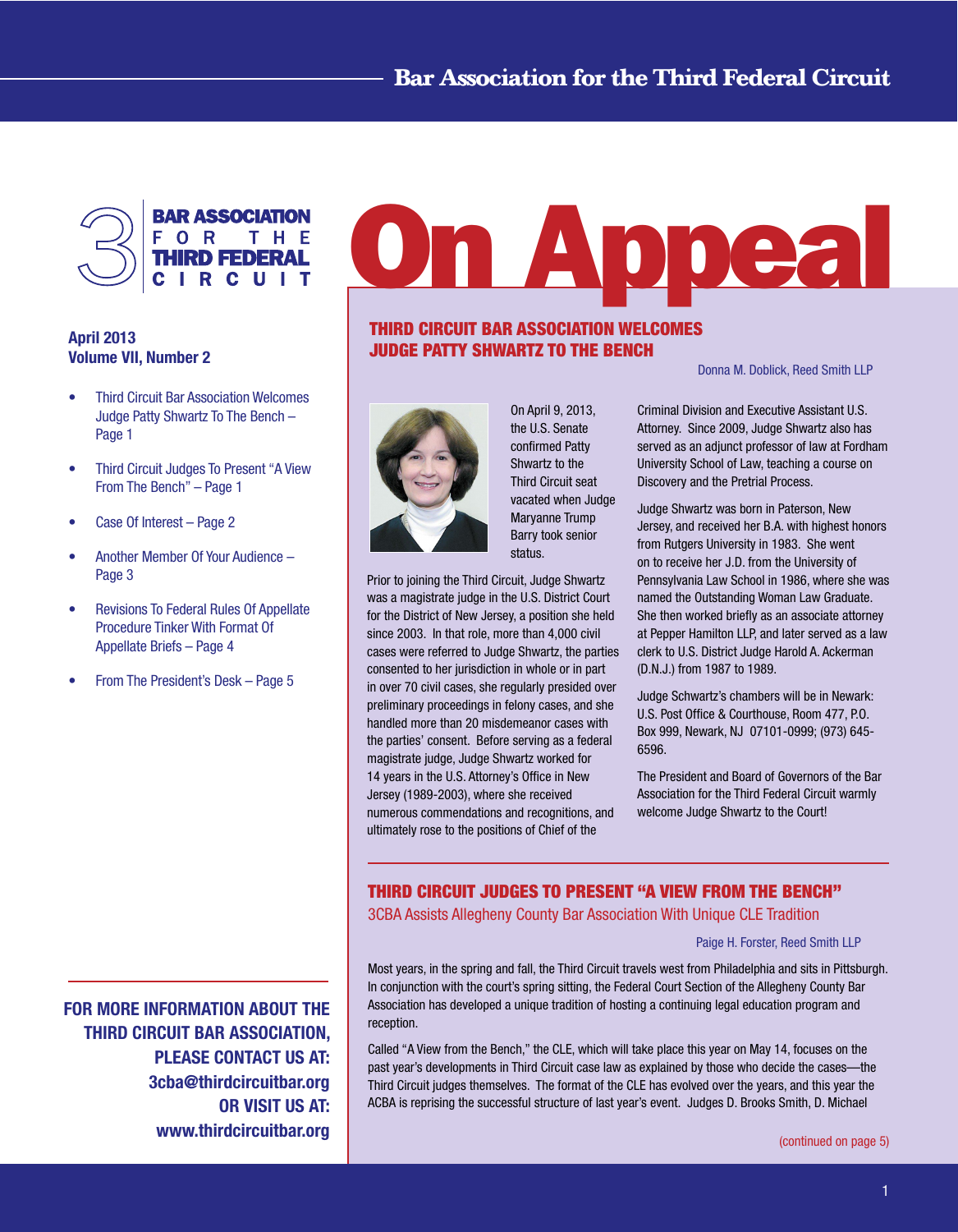

# CASE OF INTEREST *Tellado v. IndyMac Mortgage Services*, 707 F.3d 275 (3d Cir. 2013)

Can a plaintiff sue a bank that that has acquired the assets of a failed bank for claims that relate to acts or omissions of the failed bank? No, according to *Tellado v. IndyMac Mortgage Services*, 707 F.3d 275 (3d Cir. 2013). (opinion available [here](http://www.ca3.uscourts.gov/opinarch/112708p.pdf)).

In *Tellado*, the Third Circuit agreed with three other circuits that claims relating to a failed bank must be pursued through a statutory process administered by the FDIC as the receiver for the failed bank. If the plaintiff fails to follow and exhaust the administrative process, a court is barred from exercising jurisdiction over the plaintiff's claims. And because of the jurisdictional bar, a court must dismiss any artfully pled action against an acquiring bank that relates to alleged wrongdoing that could have been addressed in the administrative process.

*Tellado* ensures that: (1) claims against failed depository institutions are resolved in an orderly manner; (2) plaintiffs are not able to plead around the rules governing the receivership of failed institutions; and (3) other banks do not become entangled in litigation related to assets that they have acquired from the FDIC as a receiver.

#### FIRREA's Administrative Claims Process And Jurisdictional Bar

Congress enacted the Financial Institutions Reform, Recovery, and Enforcement Act of 1989 ("FIRREA") in response to the savings and loan crisis in the 1980s. FIRREA gives the FDIC authority to act as the receiver or conservator for a federally insured depository institution that has failed. As receiver, the FDIC is empowered to wind up the affairs of the failed institution efficiently and expeditiously. When it is appointed receiver, the FDIC seizes control of the institution and markets and sells the institution's assets to another, solvent institution. The assumption of any liabilities of the failed institution is a matter of contract between the acquiring institution and the FDIC as receiver.

FIRREA establishes a specific administrative process for handling and resolving claims against the failed institution and the FDIC as receiver. In particular, any claim relating to an act or omission of the failed institution or the FDIC as receiver must be submitted to the FDIC by the claimant and then resolved by the FDIC within statutory time limits. If a claim is disallowed, the claimant

may seek judicial review in an appropriate district court. However, if a potential claimant fails to follow the administrative claims procedures within the prescribed time period, the claim must be disallowed "and the claimant shall have no further rights or remedies with respect to such claim." 12 U.S.C. §§ 1821(d)(3)-(11). Furthermore, no court shall "have jurisdiction over" such a claim. 12 U.S.C. § 1821(d)(13)(D).

#### The Tellados' Efforts To Circumvent FIRREA

In June 2007, Jose and Maria Tellado refinanced an existing mortgage on their home in Philadelphia with IndyMac, a federally chartered savings bank. In July 2008, IndyMac failed and was placed into FDIC receivership. In March 2009, the FDIC transferred the Tellados' loan and other loans formerly owned by IndyMac to OneWest Bank, FSB. OneWest assumed only certain liabilities associated with the loans, under a master purchase agreement with the FDIC as receiver. Although the FDIC published and issued a notice to all potential IndyMac claimants concerning the process and deadline for submitting claims related to IndyMac, the Tellados did not file any claim concerning their IndyMac mortgage refinancing.

In August 2009, the Tellados sent a notice of cancellation to their mortgage loan servicer. In the notice, the Tellados stated that when they refinanced their mortgage loan, they did not receive a proper statutory notice of their right to cancel the transaction, supposedly required by state law, and that they wished to cancel the loan pursuant to the Pennsylvania's Unfair Trade Practices and Consumer Protection Law (UTCPL). When OneWest did not respond, the Tellados filed suit in Pennsylvania state court, and OneWest removed the case to federal court. OneWest then filed motions to dismiss for lack of subject matter jurisdiction and failure to state a claim and for summary judgment. The district court denied all these requests for relief, held a bench trial, and ruled in the Tellados' favor.

#### The Tellados' Action Against OneWest Is Barred

On appeal, a Third Circuit panel reversed the judgment, holding the Tellados' claims against OneWest were barred by their failure to follow and exhaust administrative remedies under FIRREA. The panel noted that the Third Circuit

#### By David J. Bird, Reed Smith LLP

already had construed FIRREA as establishing a statutory exhaustion requirement, but that it had not previously addressed whether FIRREA's jurisdictional bar applies to claims against an acquiring bank based on the alleged conduct of the failed depository institution or the receiver. The Court held that the bar did apply. While the Tellados' claims were "*formally*" against OneWest (not IndyMac) they were "*functionally*" against the failed institution—i.e., the claims "related" to the alleged malfeasance of the failed institution.

The Tellados argued that FIRREA should not bar their suit because OneWest's failure to respond to their notice of cancelation was independent conduct that occurred after FIRREA's administrative claims process and that could not have been remedied through that process.

The panel rejected that argument because the gravamen of the Tellados' claims related to acts or omissions of IndyMac. The fact that the Tellados sent a cancellation notice to OneWest after FIRREA's administrative claims process did not change the fact that the Tellados' action related to alleged wrongdoing by IndyMac that could have been addressed and resolved through FIRREA's administrative claims process. Indeed, the Court made clear that plaintiffs could not circumvent FIRREA's administrative claims process and jurisdictional bar by drafting a complaint "strategically" to focus on subsequent conduct of an acquiring bank.

The panel's decision was in accord with similar decisions of the Sixth, Ninth and D.C. Circuits. *See Benson v. JPMorgan Chase Bank, N.A*., 673 F.3d 1207, 1211 (9th Cir. 2012); *Am. Nat'l Ins. Co. v. FDIC*, 642 F.3d 1137, 1144 (D.C. Cir. 2011); *Vill. of Oakwood v. State Bank & Trust Co*., 539 F.3d 373, 386–87 (6th Cir.2008). The panel's decision supports important federal policies designed to ensure the prompt wind-up of all disputes related to failed institutions, and demonstrates that a plaintiff usually cannot avoid statutory limitations on action by pleading claims strategically.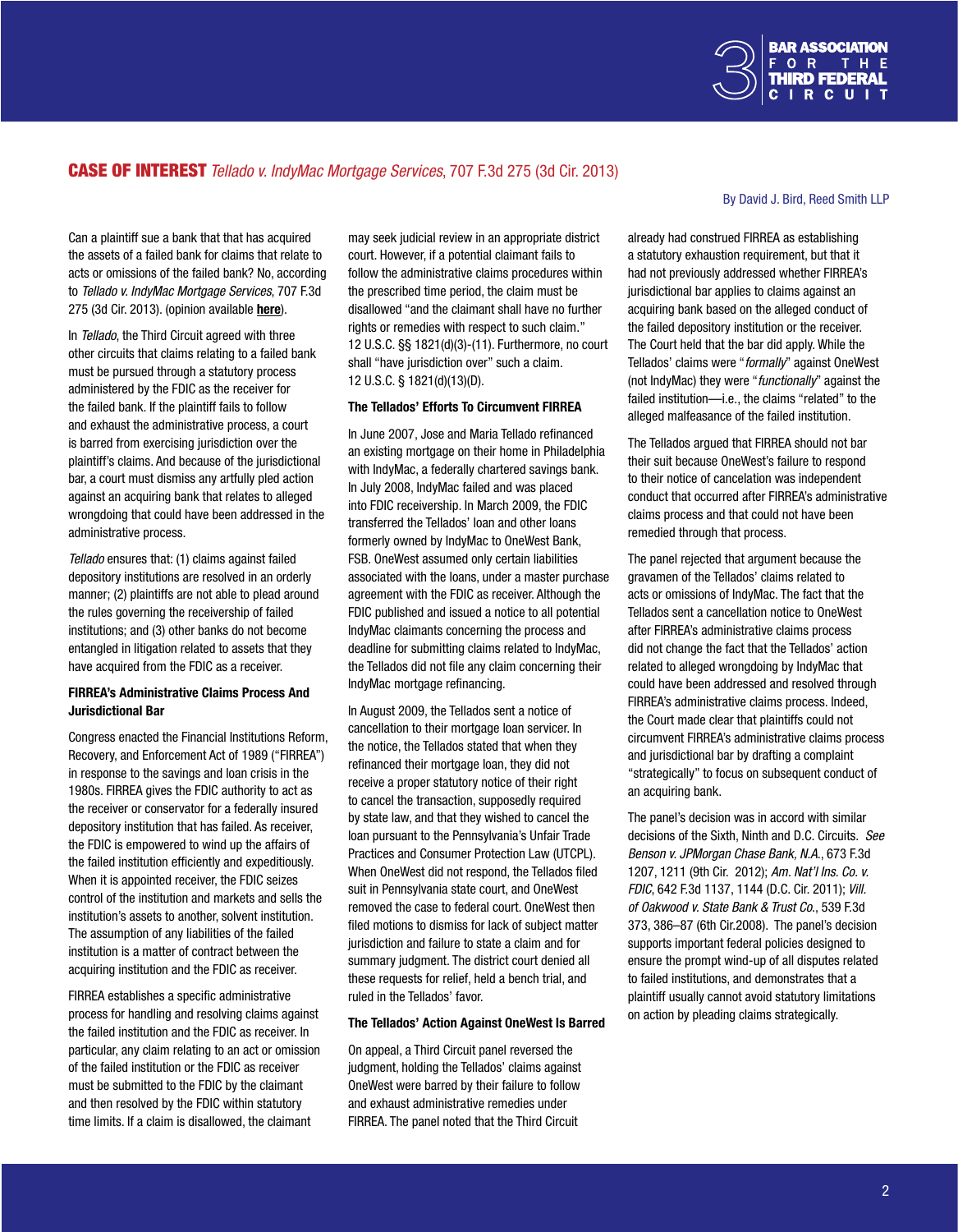

# ANOTHER MEMBER OF YOUR AUDIENCE

Writing With Judges And Their Law Clerks In Mind

Most litigators have encountered the sage advice that when writing to a court, you must "know your audience." In the appellate context, knowing your audience means understanding the perspective and motivations of those who decide your case. That allows you to present the facts and the law in a way that will maximize the potential for a favorable ruling for your client.

The most obvious members of the audience are, of course, judges. This may be in the form of a single judge deciding a motion or a panel of judges deciding the merits of an appeal. But the serious legal advocate may also want to take note of another member of that audience—law clerks. That is because it is generally recognized that law clerks play an important role in the judicial process, which can include reading briefs and the record, performing legal research, preparing bench memoranda, and even discussing the merits of a case with the judge. With the law clerk's unique role in mind, this article seeks to provide a few points on how an advocate can consider the law clerk when writing to a court.<sup>2</sup>

#### Write With The Generalist In Mind

Legal writing guru Bryan Garner has noted that brief-writers tend to follow one of two modes—the research mode and the intuitive mode.<sup>3</sup> As Garner describes it, most lawyers write using the research mode, where you research the answer first and write later based on what you found. But the most experienced brief-writers often work in the intuitive mode. That is, they've worked in the law for so long that they know its contours fairly well and can outline a brief without any research—only tweaking arguments depending on what they subsequently find in the cases.

A corollary of Garner's research vs. intuitive classification of brief writing is that when *examining* a legal brief, experienced (i.e., intuitive) legal minds know many substantive areas of the law, can quickly understand most legal issues, and often have little need for extensive background

information on the applicable law. Certainly, most judges would fall into this camp.

On the other hand, inexperienced (i.e., researchoriented) legal minds may only know one or two substantive areas of the law, do not quickly grasp difficult legal issues, and can typically benefit from more background information on the applicable law. Law clerks generally can be described this way. <sup>4</sup>

So what does the difference in the amount of experience—what Garner calls intuition— between judges and law clerks mean for those who are writing to a court? Here are some points to keep in mind:

- When writing to a court, assume that both judges and their law clerks will be independently examining and subsequently communicating about your submission. Thus, the writing should provide not only everything that an experienced judge would need to decide the case in your favor, but also enough basic background information on the law so that the law clerk will be able to understand the legal issues in a way that favors your position. (Who knows, there probably are instances when a generalist judge will be thankful for a little extra background information.)
- When litigating in a specialized or complex area of the law, such as intellectual property or bankruptcy, some basic legal background can become critically needed information. Take the time to provide a clear procedural and substantive roadmap that will help orient or re-orient both judges and law clerks alike.
- Think about whether providing a citation to a treatise will help inform those who may not know a particular substitutive area, particularly if the treatise presents information in a way that is helpful to your position.

#### Kevin L. Jayne,<sup>1</sup> Kevin L. Javne.<sup>1</sup> Reed Smith LLP

- Keep in mind, however, that you do not need to provide a dissertation on the evolution of the law dating back to the Magna Carta. In fact, too much information or overparticularization is just as dangerous to the goal of clarity as is a failure to provide background information.
- Be careful with jargon, acronyms, and abbreviations! Although many judges may be familiar with the sea of shorthand that is sometimes encountered in brief writing, other judges become irritable when trying to digest "alphabet soup."5 In addition, excessive use of jargon will require law clerks to keep flipping back to earlier sections of the brief to figure out what something in shorthand means. This, of course, interrupts the flow of your argument. Except for the most commonly used shorthand (e.g., FBI, DOJ), stick to writing things out.
- When it comes to providing the history of the case, omit unnecessary dates. Specific dates are occasionally needed to illuminate questions like statutes of limitations but most often, they are distracting and unnecessary. Try deleting dates and checking whether your narrative is still clear. Stick to facts that are salient because they are either dispositive or will add to the reader's understanding of the case in a helpful way.

### Don't Be Afraid To Follow "The Grammar Girl" Or Break Out The Bluebook

Typically, law clerks tend to be newly minted lawyers only a year or two removed from drafting that (possibly unpublished) 108-page law review article. And what do former law review members think is really important? Grammar and the Bluebook. Whatever point you are in your career, it's never a bad idea for you as a professional legal writer to brush up on your grammar and Bluebook skills. That way, you can avoid making small mistakes that will distract your audience.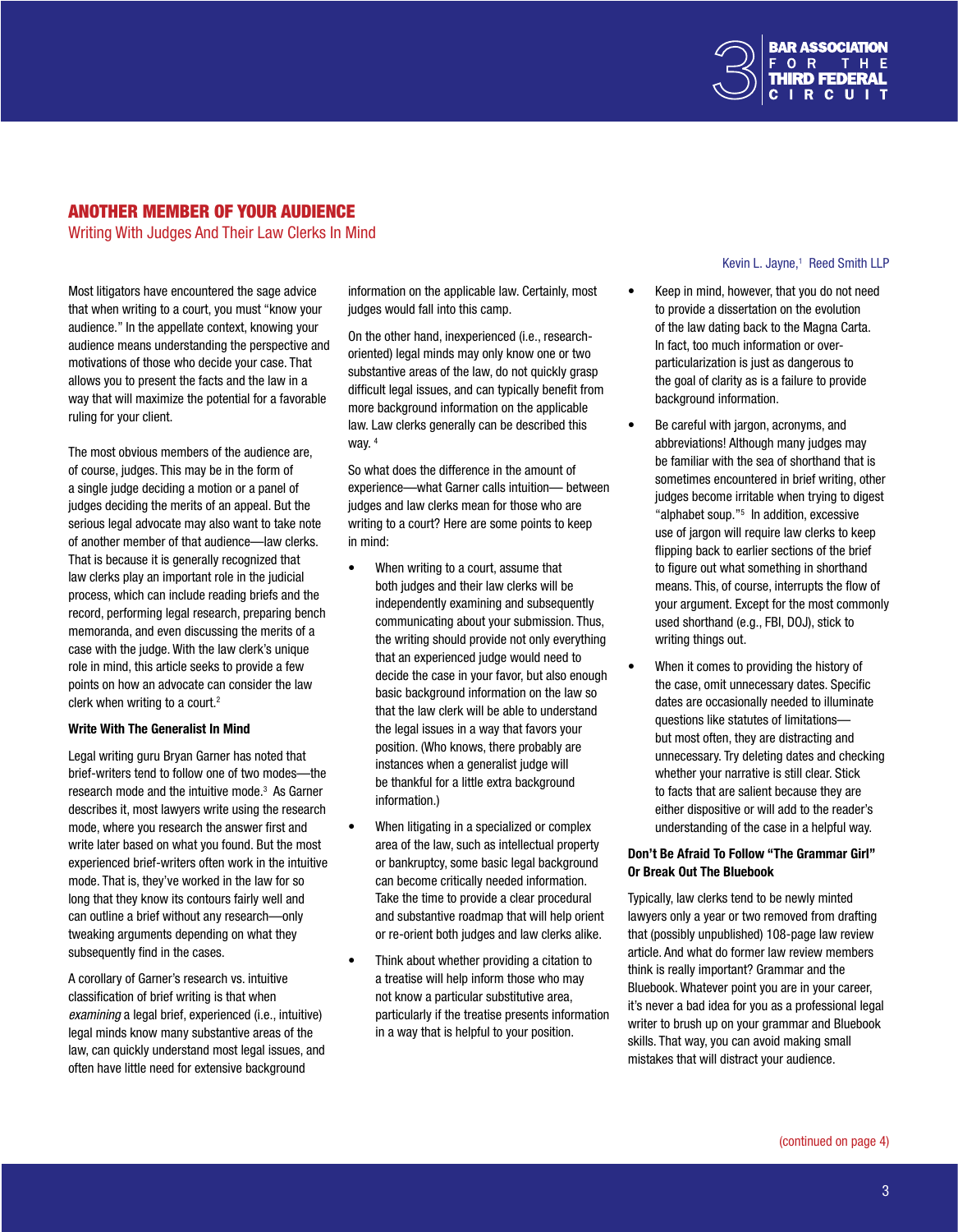

# <span id="page-3-0"></span>REVISIONS TO FEDERAL RULES OF APPELLATE PROCEDURE TINKER WITH FORMAT OF APPELLATE BRIEFS

Paige H. Forster, Reed Smith LLP

The July 2012 edition of this newsletter contained an article regarding a proposed change to Federal Rule of Appellate Procedure 28 ("Briefs"), which, at the time, had yet to be submitted by the Standing Committee to the Judicial Conference for approval. The proposed change has since been approved by the Judicial Conference and the United States Supreme Court, resulting in a new requirement that briefs contain simply "a concise statement of the case" rather than a "statement of the case" followed by a separate "statement of facts."

As currently written, Rule 28(a)(6) requires the "statement of the case" to "briefly indicat[e] the nature of the case, the course of proceedings, and the disposition below." Fed. R. App. P. 28(a)(6). Rule 28(a)(7) provides a separate requirement for a "statement of facts." Fed. R. App. P. 28(a)(7).

The amendment to Rule 28 consolidates Rules 28(a)(6) and (a)(7), requiring instead "a concise statement of the case setting out the facts relevant to the issues submitted for review, describing the relevant procedural history, and identifying the rulings presented for review, with appropriate references to the record."

As previously reported by Jonathan Klein of Gibbons, P.C., the amendment was proposed because the separate statements currently required under Rules 28(a)(6) and (a)(7) may impede a logical presentation of the issues. The revised rule permits a brief writer to "weave those two statements together and present the relevant events in chronological order." *See* [Appellate Rules](http://www.uscourts.gov/uscourts/RulesAndPolicies/rules/Publication%20Aug%202011/AP_May_2011.pdf)  [Advisory Committee, Proposed Amendments to the Federal Rules of](http://www.uscourts.gov/uscourts/RulesAndPolicies/rules/Publication%20Aug%202011/AP_May_2011.pdf)  [Appellate Procedure](http://www.uscourts.gov/uscourts/RulesAndPolicies/rules/Publication%20Aug%202011/AP_May_2011.pdf).

The revisions to Rule 28—as specified in the **[Supreme Cour](http://www.supremecourt.gov/orders/courtorders/frap13_k537.pdf)t order** amending the Rules of Appellate Procedure—"shall take effect on December 1, 2013, and shall govern in all proceedings in appellate cases thereafter commenced and, insofar as just and practicable, all proceedings then pending." Barring any action by Congress, therefore, the amendment to Rule 28 will take effect at the end of this year.

# WRITING WITH JUDGES AND THEIR LAW CLERKS IN MIND

— continued from page 3

### Interaction With Court Staff

\_\_\_\_\_\_\_\_\_\_\_\_\_\_

This final section has nothing to do with writing. But, frankly, it may be the most important piece of advice that I can give as a former law clerk: always, always, always treat those who work at the courthouse with patience and respect. Court staff are people who work on your cases and interact with the judges who decide your cases on a day-to-day basis. Follow this advice because it is in your nature or follow it because it makes good business sense for your clients, but just follow it.

- 2. This article does not intend to suggest that law clerks engage in judicial decision-making or otherwise occupy an elevated position among count staff. All court staff are equally charged with helping judges complete their duties efficiently and effectively.
- *3. See* Bryan A. Garner, The Winning Brief 25 (1999).
- 4. I suppose there is an exception to every rule. For instance, I imagine that Supreme Court Justice John Paul Stevens probably picked up on the contours of the law pretty quickly during his clerkship days.
- *5. See, e.g., Nat'l Ass'n of Regulatory Util. Comm'rs v. U.S. Dep't of Energy*, 680 F.3d 819, 820 (D.C. Cir. 2012) ("Here, both parties abandoned any attempt to write in plain English, instead abbreviating every conceivable agency and statute involved, familiar or not . . . .").

<sup>1.</sup> Litigation Associate at Reed Smith LLP, Philadelphia, PA; Law Clerk to the Honorable Jerome A. Holmes, U.S. Court of Appeals for the Tenth Circuit, 2011– 2012; Law Clerk to the Honorable Deborah A. Batts, U.S. District Court for the Southern District of New York, 2009–2011; J.D., University of Pittsburgh School of Law, 2005; B.A., Gettysburg College, 2001. The opinions expressed herein are mine alone, and do not reflect the views of my past or present employer(s). I thank Paige H. Forster, Esq. and Colin E. Wrabley, Esq. for their helpful contributions.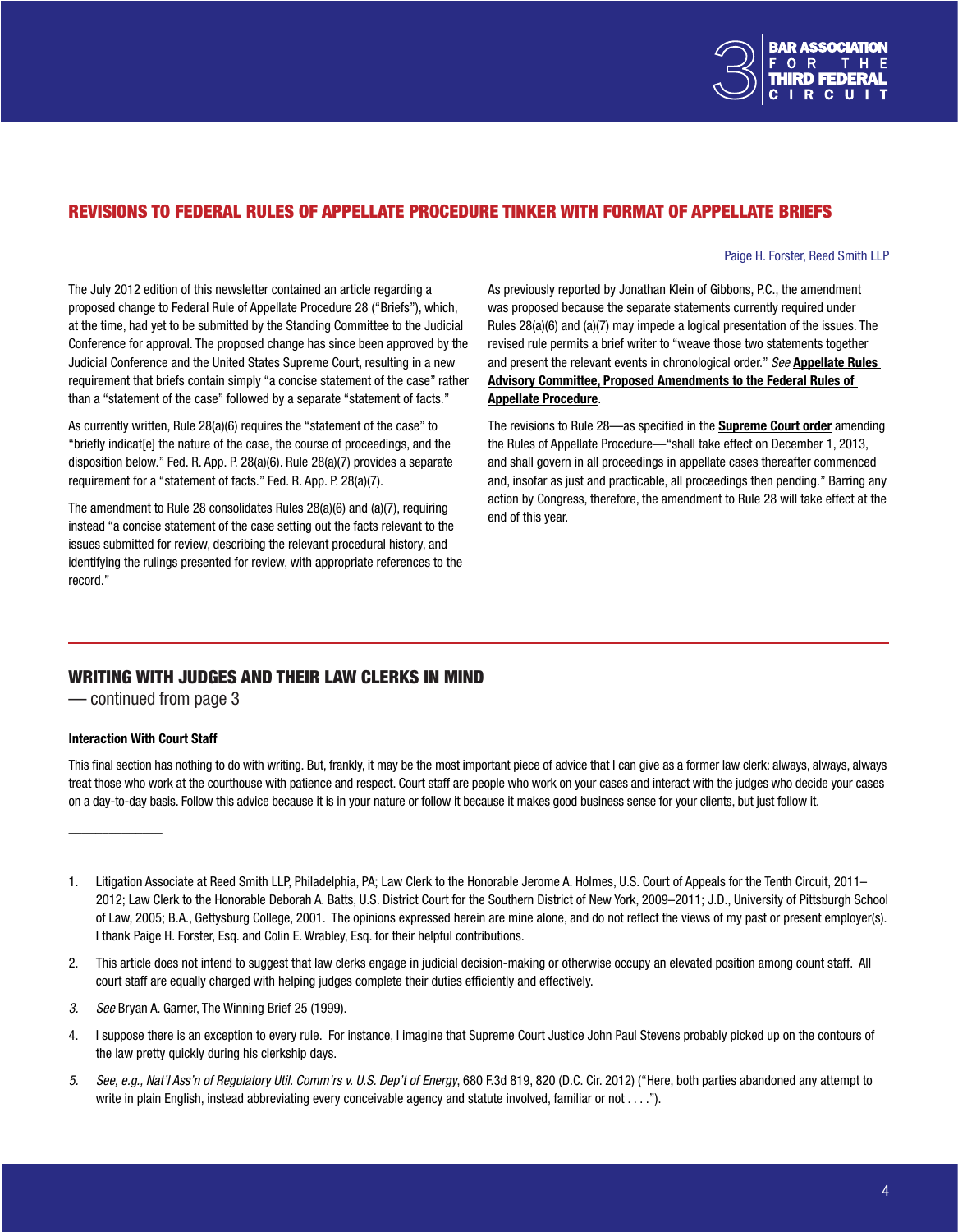

# <span id="page-4-0"></span>FROM THE PRESIDENT'S DESK

In Western Pennsylvania, the arrival of spring means that the weather warms up, the trees leaf out, and the Third Circuit comes to Pittsburgh for a week-long sitting. The Court's annual sojourn provides the opportunity for a terrific CLE. Called "A View from the Bench," this year's event will be held May 14 with a panel of three Third Circuit judges, as well as distinguished moderators. Read more about it on page 1.

This yearly CLE is a great experience for all who attend. And as someone who has been involved with the planning for this event over the years. I can share that it's also a great experience for those behind the scenes. Judges Smith, Fisher, and Hardiman have contributed a significant amount of time to planning and preparation, helping to identify key developments in Third Circuit law over the past year. The judges are supported by a committee from the Allegheny County Bar Association Federal Court Section—and for the past two years, the 3CBA has provided an assist to the ACBA. We've been involved in planning meetings and have contributed to the preparation of the CLE materials, which include brief summaries of the past year's published cases.

The 3CBA's efforts meet two of our organization's goals. By assisting with and publicizing this great CLE opportunity, we help provide educational programs to raise the standard of practice in the Third Circuit. And we also help facilitate bench-bar relations, as judges and practitioners—many of them 3CBA members—work together to create an informative and engaging program.

I plan to be at the Third Circuit Review on May 14, and I hope to see many of you there as well. As always, if you have any questions or ideas, feel free to reach out to me or one of the board members listed on the last page of this newsletter.

*Lisa B. Freeland*

President, Bar Association of the Third Federal **Circuit** 

# THIRD CIRCUIT JUDGES TO PRESENT "A VIEW FROM THE BENCH"…

— continued from page 1

Fisher, and Thomas M. Hardiman will speak on the panel. Moderators will be Magistrate Judge Cynthia R. Eddy (Western District of Pennsylvania) and the deans of Pittsburgh's law schools, Ken Gormley (Duquesne University School of Law) and William "Chip" Carter, Jr. (University of Pittsburgh School of Law).

The judges on the panel, assisted by a committee of Federal Court Section attorneys and Magistrate Judge Eddy, have worked to identify the most noteworthy and interesting cases of the past 12 months. The panelists, with support from the moderators, will discuss developments in civil and criminal case law and touch upon a wide variety of topics, most likely including constitutional law, arbitration, torts, employment, and criminal sentencing—among others.

For the second year, the 3CBA is supporting the ACBA Federal Court Section in its organizing efforts, including assisting with comprehensive summaries of Third Circuit case law (which are provided to all attendees) and helping with publicity. Event chair Thomas May, who is also a 3CBA member,

said, "The 3CBA's support has been valuable to the ACBA in organizing this unique event. We hope to see many 3CBA members at the courthouse in Pittsburgh for the CLE program and reception, which is open to all."

"A View from the Bench: Third Circuit Judges Present Notable Cases of the Past Year" will take place on Tuesday, May 14, 2013 at the United States Post Office and Courthouse in Pittsburgh. The program will be from 2:30 to 4:30 p.m. The ACBA Federal Court Section reception, which immediately follows, offers a great opportunity to chat with fellow practitioners and judges.

The program has been approved for 2 hours of Substantive CLE credit in Pennsylvania. Registration is \$75 for Allegheny County Bar Association Federal Court Section members, \$90 for other Allegheny County Bar Association members, and \$105 for all others. Online registration is available at the **[ACBA website](https://www.acba.org/lrxweb/clereg1.lrx).** 

# PRACTICE POINTER

# Third Circuit Reduces Required Number of Paper Copies of Briefs

Currently, Third Circuit Local Area Rule 31.1 requires parties to file ten paper copies (i.e., an original and nine copies) of each appellate brief.

The Court issued an Order (available [here](http://www.ca3.uscourts.gov/briefs_fewer_order.pdf)) on April 29 directing that as of May 1, 2013, parties will be required to file only seven paper copies (i.e., an original and six copies).